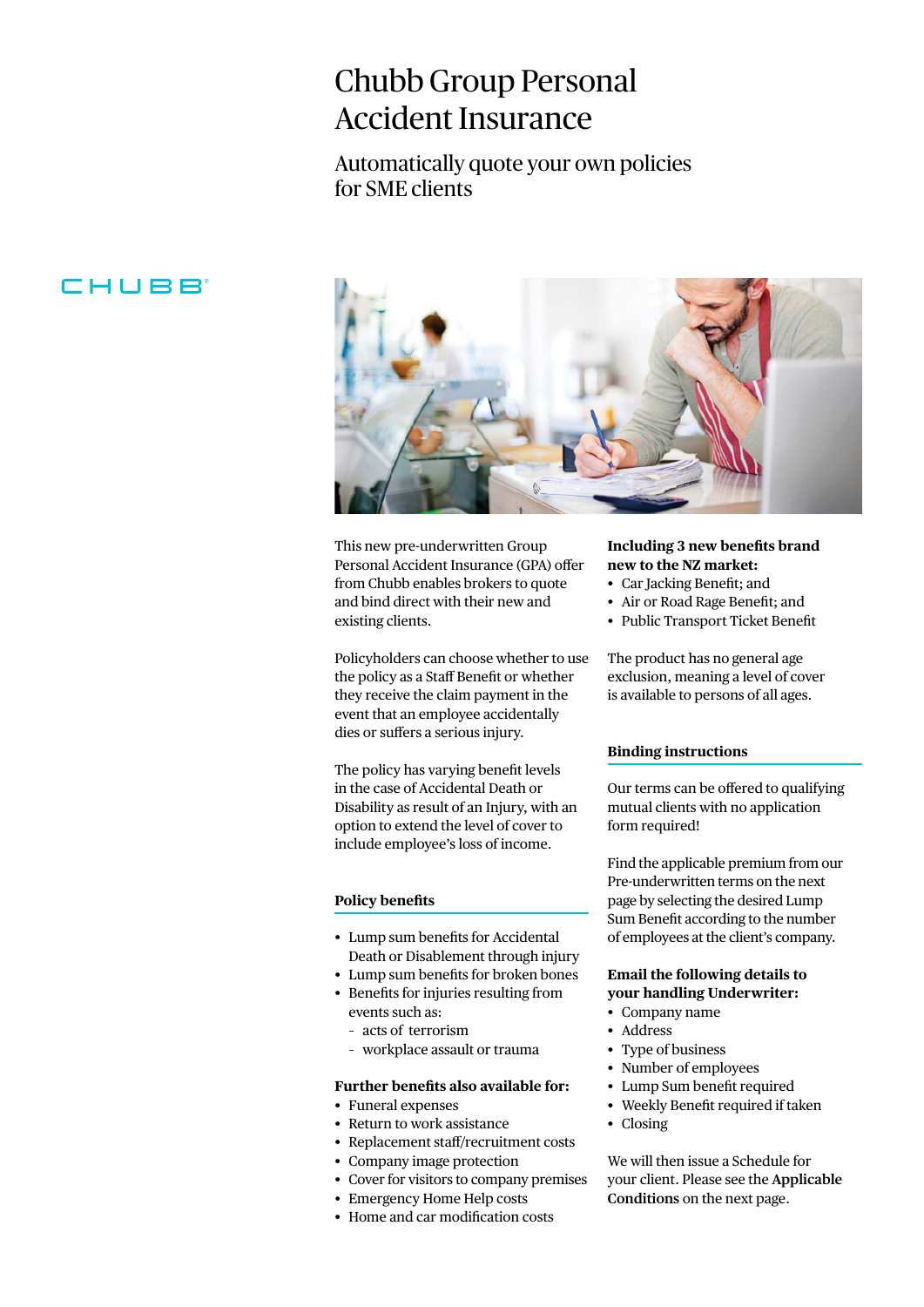#### **Pre-underwritten Terms**

• Covered Persons: All Employees of the Policyholder (minimum 5 employees)

• Scope of Cover: 24 hours, worldwide

| <b>Premium Based on Number of Employees</b> |           |  |  |
|---------------------------------------------|-----------|--|--|
| $21 - 35$                                   | $36 - 50$ |  |  |
| \$1,200                                     | \$1,500   |  |  |
| \$1,650                                     | \$2,145   |  |  |
| \$2,475                                     | \$3,220   |  |  |
| \$3,300                                     | \$4,250   |  |  |
| \$4,125                                     | \$5,365   |  |  |
|                                             |           |  |  |

Inclusive of 25% commission, additional GST of 6.43% applies to all premiums in the above table.

#### **Extended Pre-Underwritten Terms** (note: cannot be taken stand-alone)

- Covered Persons: All Employees of the Policyholder (minimum 5 employees)
- Scope of Cover: 24 hours, worldwide
- Benefit Period: 52 weeks
- Excess Period: 14 days

| <b>Weekly Bodily Injury</b><br>(note: claim offset by ACC<br>and other insurance policy) | <b>Premium Based on Number of Employees</b>                                   |           |           |           |
|------------------------------------------------------------------------------------------|-------------------------------------------------------------------------------|-----------|-----------|-----------|
|                                                                                          | $5 - 10$                                                                      | $11 - 20$ | $21 - 35$ | $36 - 50$ |
| 90% of Salary up to \$3,000                                                              | \$1,250                                                                       | \$3,200   | \$5,300   | \$7,750   |
|                                                                                          | Includes 25% commission.<br>For GST breakdown please contact your handling UW |           |           |           |

**Click the following links to view the [full list of benefits](https://www.chubb.com/nz-en/_assets/documents/gpa-example-schedule.pdf) provided under this offer and the applicable [Policy Wording](https://www.chubb.com/nz-en/_assets/documents/gpa-insurance-policy-wording.pdf)**

#### **Applicable Conditions:**

- 1. No policy is bound:
	- a) until the Chubb Schedule is generated;
	- b) where any of the client's employees work in any of the Excluded Industries listed above;
	- c) unless the client has a minimum of 5 and maximum of 50 employees at the time of inception.
- 2. You must ensure that the Client receives disclosure of our Financial Strength Rating (located in the embedded Policy Wording) prior to binding.
- 3. Premiums must be paid to Chubb within 90 days of policy inception otherwise the policy will automatically terminate.
- 4. All policy renewals require an offer of renewal to be made by Chubb.
- 5. You must ensure the client understands the cover provided by the policy and not misrepresent any aspect of the policy.
- 6. You must have an existing broker partnership with Chubb to bind policies using these terms.

If you want to partake in this offer but are not an existing broking partner please contact your Chubb underwriter.

#### **Exclusions**

Please note, this offer is not available to the following occupations/industries:

- Emergency Services and Armed Forces
- Drivers (taxi's, public transport, couriers/ freight - short & long-haul) • Pilots and Aircrew
- Forestry, Logging & Saw Mills
- Mining & Extraction
- Oil and Gas Rigs
- Sportspersons
- Racing (motor, aircraft, boat, horse, etc)
- Diving and related occupations
- Ships' crew
- Fishing/Aquaculture

If this offer is not completely suitable to your clients' needs, or their occupation/ industry is excluded from the offer then we are more than happy to provide a crafted solution with variable benefits for which a separate submission will be required.

# **About this Document**

This brochure relates to Chubb Group Personal Accident Insurance Policy and is issued by Chubb Insurance New Zealand Limited (Company No. 104656, FSP No. 35924). Any advice in this document is limited to the key features, exclusions and/or type of Chubb insurance policy referred to and does not take into account your personal circumstances, objectives, financial situation or needs. You should read the Chubb Group Personal Accident Insurance Policy, which sets out the full insuring clauses, definitions, schedule, extensions, terms, conditions, exclusions and limits of liability, having regard to your own circumstances, before making any decisions about this insurance policy and contact your financial adviser to obtain further financial advice as required. A copy of Chubb's Financial Advice Disclosure Statement can be found [here.](https://www.chubb.com/content/dam/chubb-sites/chubb-com/nz-en/customer-service/financial-advice-disclosure-statement/documents/pdfs/Chubb-Insurance-NZ-LTD-Financial-Advice-Disclosure-Statement.pdf)